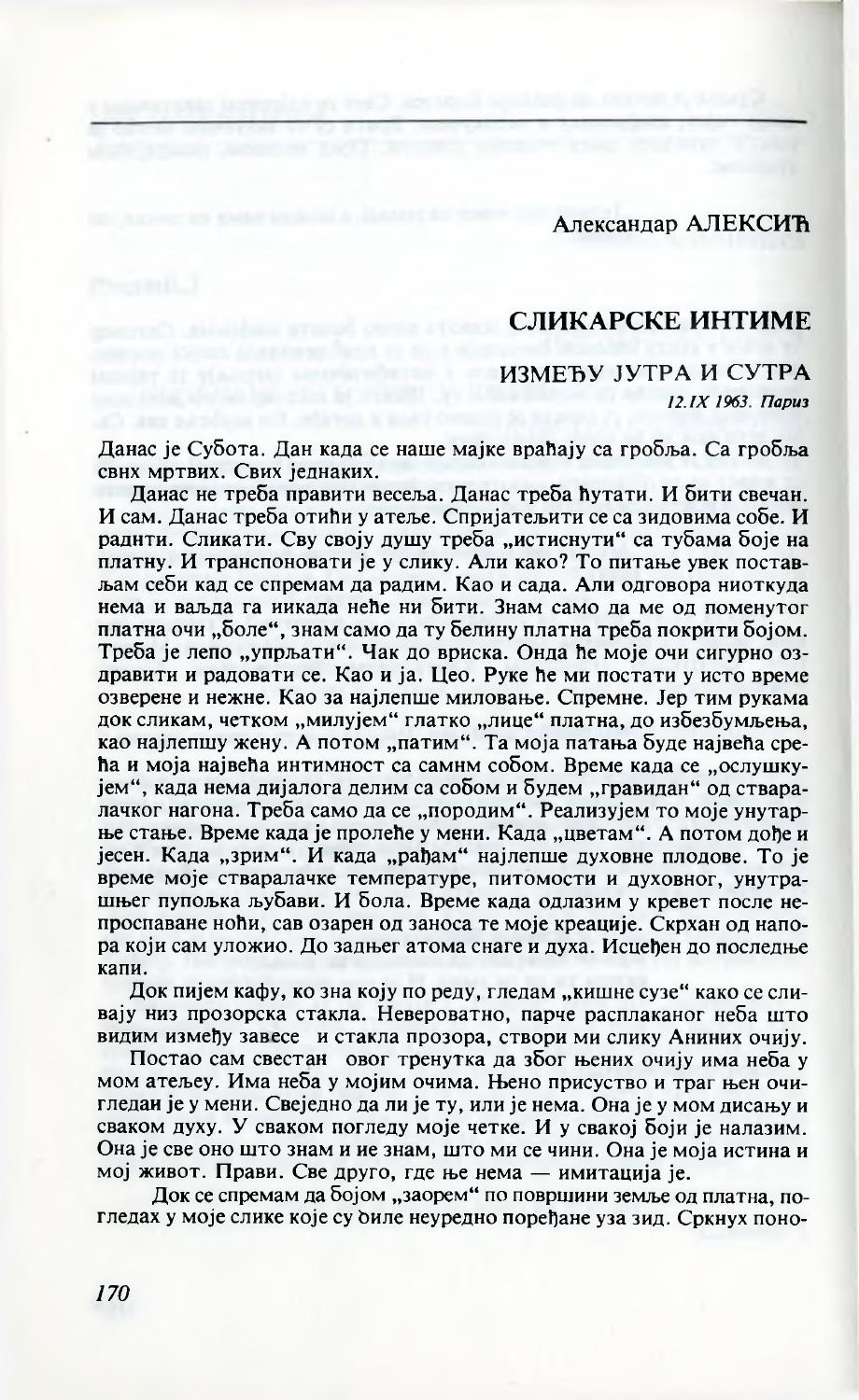во кафу. Мислих о томе како је чудно рађање слике. И њен живот. Бар рађање и живот мојих слика. А смрт још чуднија.

Самога себе питам: шта је то рађање слике? Нису ли то, ако се тако може да каже, ембриоии моје иитиме и самовања, снови отворених очиіу, моі живот, ралости и патње. То су зрнца заноса која се таложе данима и месецима у мени, чак до усијања. Да не бих од те температуре "изгорео" станем дрхтећи пред површином платна. И почнем сликати. Цело то моје унутрашње стање уткам у слику, у ликовну реч и мисао, живот и филозофију. Ако се догодн да себе изневерим или "издам" то је нз разлога што та слика н не може бити убелљива копија тог мог опуса н заноса. Та слика буле често са иовим "телом и лушом", обучена у ново рухо од моје првобитне концепције и жеље. Некада се догоди да не могу себе да познам у некој слици. До тог тренутка не бих ни знао да сам се родно потпуно "нов". Са невероватно измењеним, чак рекао бих, новим лицем. Са једном потпуно новом физиономијом. И то ннје изневеравање, а камо ли издаја сее. И не може ни бити. Напротив. То је ствар моје инвенције и внталности. То су тренуци када "проговорим" новим сликарским језиком, када надживим, чинн мн се, н свој раст. А то зависи од температуре на којој будем и од тренутка опсервације, од читаве унутрашње схеме и моје емоције. У тим тренутцима догађа се да се душевно разголнтим, чак до "доњег веша". Да се цео кажем. До најнеухватљивије и неизговорене речи коју тражнм и које врло често нема у српском говору. "Раћање" само такве слике може углелати светлост лана. Чак и сунца. И онла, независно ол мене, она почиње ла живи свој живот. У супротном слика "умре" при самом роћењу.

Она остаие да живи "живот смрти". Далеко од мојих очију и од присуства било чиіих очніу.

Али о смрти је још рано. Слика се тек родила и треба да живи свој колористнчки жнвот. А то је ваљда онај тренутак кад стављам последњи акценат на ланено тело лепотици од боја. Када је скидам са штафелаја и када буде "гола" пред мојим бестидним очима. "Удварам" јој се до бесвести, а после са њом месецима немам никаквог контакта. Окрећем јој лице да буде упрто "слепом" зиду. Тек када пресвисне од молбе да је поново гледам, окрећем је према мом лицу и мојим очима. Ако се уверим, охлађен током прохујалих месеци, да је још увек лепа, ја јој се поново удварам. И волим је. Чак до лудила. Да је тако, потврћујем тиме што је нзнесем да је покажем људима и галеријама иа моје изложбе. Ако не поцрвени од погледа стотине уједљивих очију, она доживи "кршење". И живи своје детињство. Када одрасте и докаже своју лепу младост, она цвета од старости. Она остане да читав век траје. У младнм годинама, нормално је, буде несташна и заводљива, тако да јој се удварају очи и ван границе наше земље. Ако се неком музеју посебно допадне, он се заљуби, "запроси је" и "удоми" под свој кров. Ту наставн да живи свој живот у породици слика за читаву вечност, чак рекао бих бесмртност.

Насупрот рађању и животу постоји и смрт слике. Сама реч је црна. А она то и значи. Пошто се "црне слике" не износе пред очи, њу сам ја сам сахранио без церемонијала и посмртие музике. Чак далеко и од гробља. Без суза и плача. Тужно је само то да сам месецима покушавао да јој "удахнем" бојени живот, да јој створим иебо и суице. Да је учиним птицом. Али узалуд. После моје тромесечне упорности, "тело" те слике